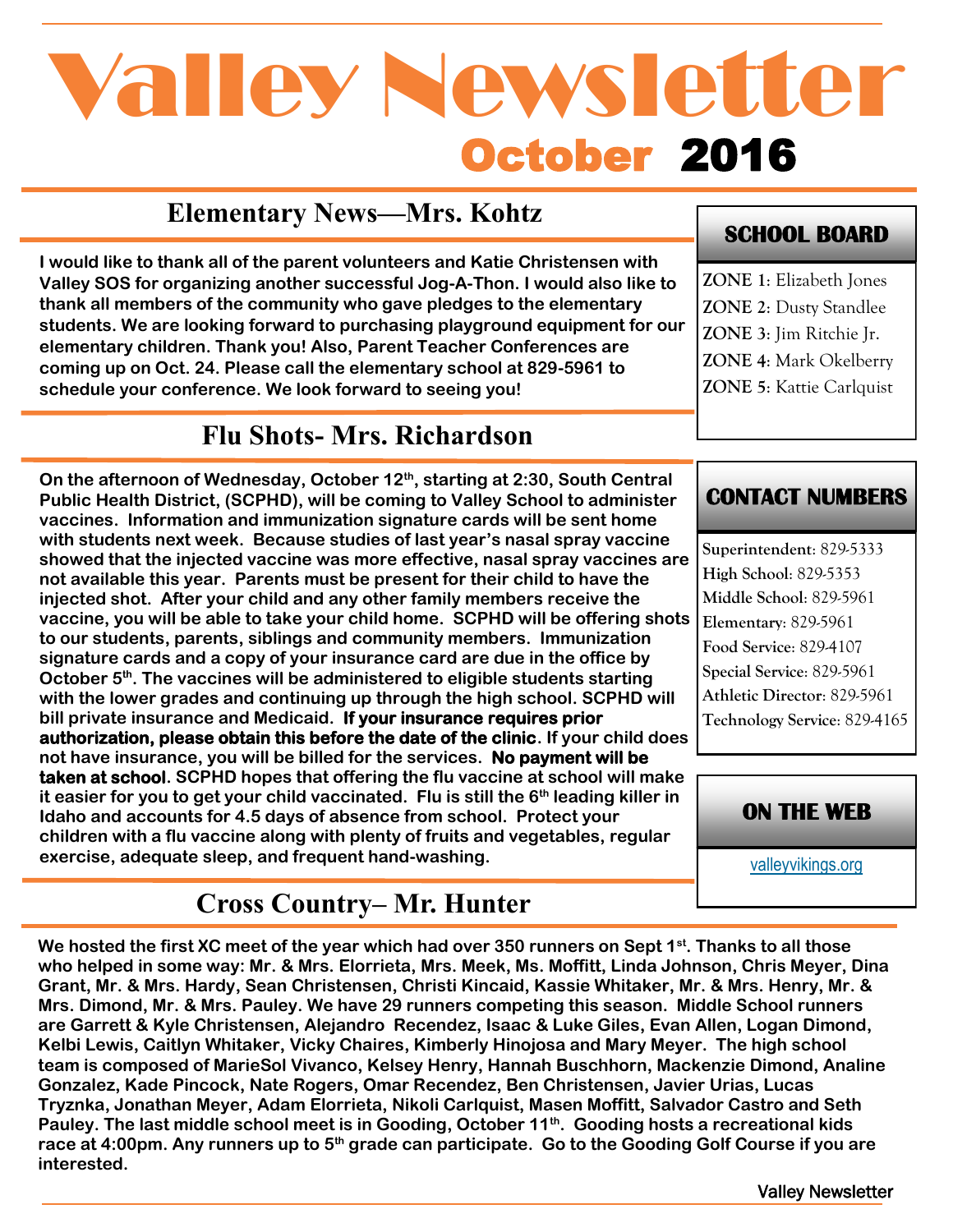## **Idaho Child Find– Mrs. Hardy**

**Child Find is a service of the Idaho State Department of Education and your local school district. The purpose of Child Find is to identify children who may have individual needs that result from disabilities or developmental delays. Child Find helps determine if a child has a disability and what kind of educational services would best meet his or her needs. If you think a child between 3 and 21 years of age may require special education or other related services, please contact Jennifer Hardy (Special Education Director, Valley School District) at 829-5961 or 829-5353. If you think a child from birth to age 3 may require early intervention services, call the Idaho Careline at 1-800-926-2588.** 

#### **Preschool Screening**

**Valley School District is looking for children ages 3-5 that may be delayed in the following areas: \*Cognitive (thinking and reasoning)**

**\*Motor (physical movement such as running, jumping, balancing, coloring or manipulating objects)**

**\*Social/Emotional**

**\*Behavior**

- **\*Communication (speech and/or language)**
- **\*Self-Help (toileting, eating, or dressing)**

**If you have a child or know a child experiencing problems in any of these areas, please contact Jennifer Hardy or Becki Fenton at 829-5961 for a FREE screening. A checklist of developmentally appropriate skills can also be obtained free of charge by calling the above number.** 

#### **Homecoming Dinner—Booster Club**

**There will be a Homecoming Dinner on OCTOBER 14th from 5:30-8:00 at the concession area by the football field. In the case of an earlier JV game, dinner will be served earlier. The Booster Club will be serving cheeseburger, hamburger, and hot dog meals. Please join us for dinner and cheer on the Valley Vikings!!!**

## **Show Me the Money—Mrs. Elorrieta**

**FAFSA, Merit Aid, Pell Grant, Scholarships, Subsidized Loans, Work Study! Navigating the Financial Aid vocabulary can be overwhelming and confusing. This month the "Show Me the Money" series will focus on the topic of Financial Aid 101 and the basic concepts parents and students need to understand when budgeting for college. All high school students grades 9-12 and their parents are invited to attend this meeting on Monday, October 10 from 6:00-7:00 p.m. in Mrs. Elorrieta's room #126 at Valley High School. Parents of seniors: you and your student should apply soon for an FSA ID and begin the FAFSA process (FAFSA opens October 1, 2016). More information can be found on the FAFSA website fafsa.ed.gov or visit Mrs. Elorrieta's website at vhsfacs.org (password: vikings).**

## **Spring Break Trip Europe 2017—Mr. Ayers**

**Hi everyone! The count down is on for our next European trip! I will be hosting a meeting on Monday, October 3rd at 6:00 to discuss the upcoming trip and to answer any question our travelers might have. If anyone new is interested in traveling please attend the meeting, we would love to have you join us. The meeting will be held in Room 107 (Mr. Ayers' room) in the middle school hall. Please use the north doors to enter. If you are unable to attend please contact me to ensure you have all necessary information.**

### **Reduced Lunch Forms– Lunch News**

**Parents, please remember to fill out a new free & reduced lunch form before October 4th. If your students are free or reduced from last year eligibility runs out on October 4th. If a new form is not returned and approved, students will be on paid status and you are responsible for these fees.**